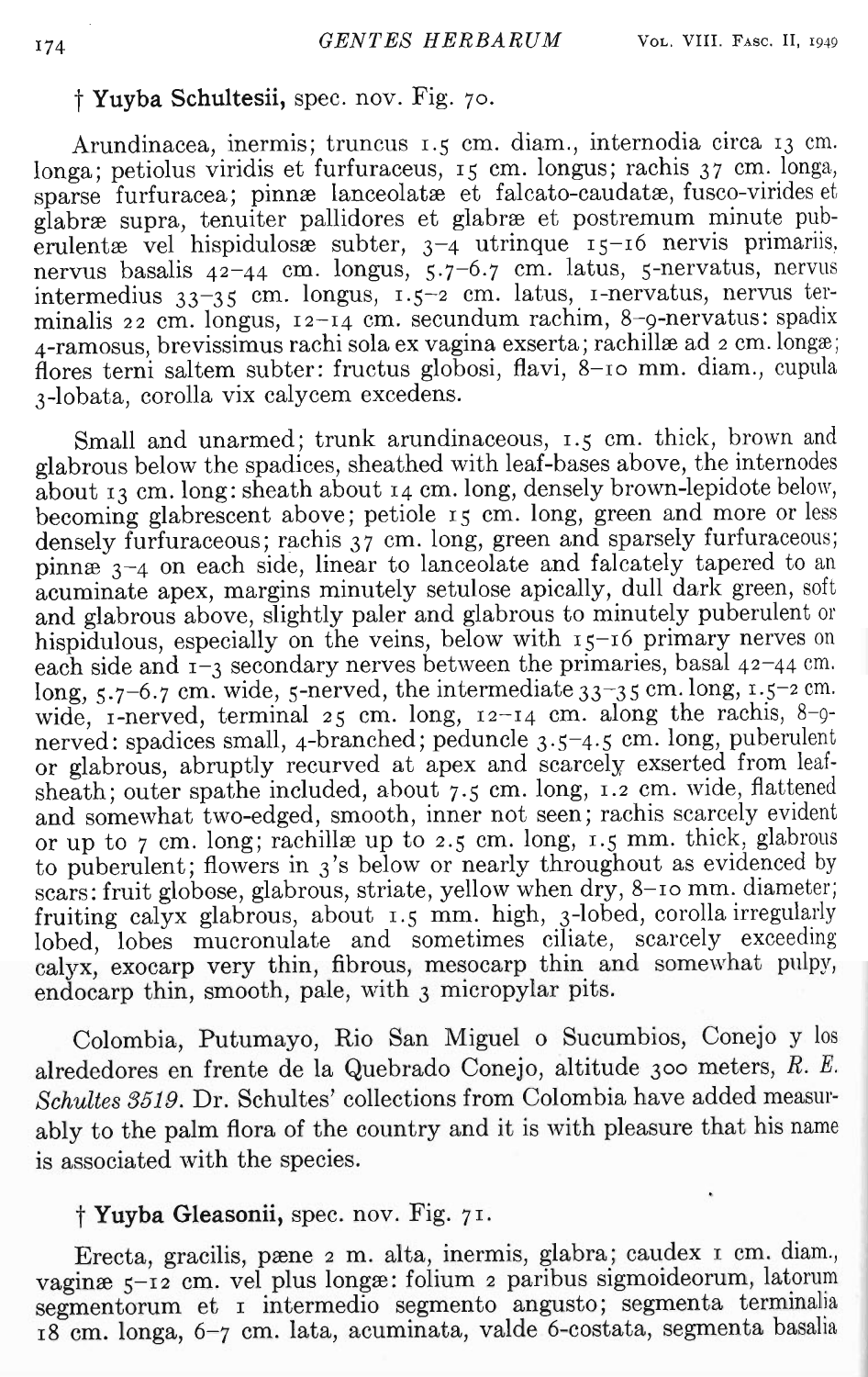angustiora acutioraque, late conjuncta basi: spatha una, pæne linearis, maculata cum sicca,  $6-8$  cm. longa; spadix simplex, rectus,  $4-5$  cm. longus, prominens pedunculus <sup>I</sup> em. longus.

Slender, erect, to nearly  $2 \text{ m}$ . tall, dry bole  $\text{ r}$  cm. thick between sheaths, glabrous, unarmed; sheaths 5-12 em. or more long, strongly nerved lengthwise; leaf-blade about 2.5 dm. long and somewhat broader, sigmoidly segmented to the midrib; segments  $\frac{1}{2}$  terminal and  $\frac{1}{2}$  basal with another single narrow segment between, upper pair each 18 em. long and 6-7 em.



71. YUYBA GLEASONII  $\times\frac{3}{5}$ . Upland bush palm in British Guiana.